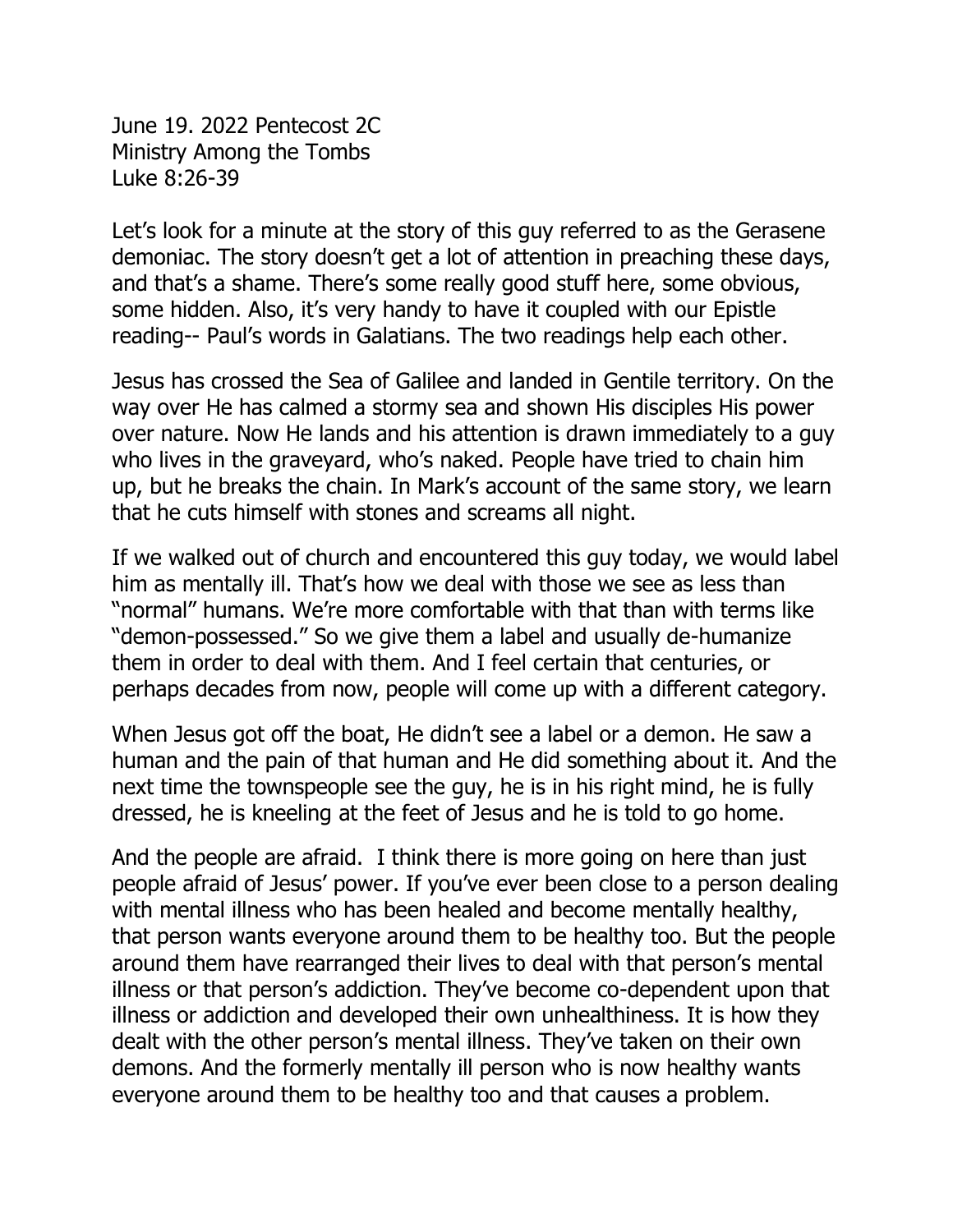Demons, we all have our demons, in a way. But it's become a metaphor for anything we struggle with. These days, we don't do demons, at least not real demons and not much. We don't have a category for that. But it's not a big deal; and it's sure not worth all the effort folks put into trying to force this square peg into the round hole of our current categories. Instead of that, let's see what's going on here; and let's see where the gospel is and what our response is to tormented humans.

On one really important level, the story is a hoot—it's somewhere between a political cartoon and a graphic novel. The whole scene is bizarre. You've got a naked crazy guy, chatty demons, charging pigs doing swan dives, tombs, chains, shackles, freaked-out locals, and a small riot. All in gentile territory where, as far many were concerned, Jesus had no business being in the first place.

The folks who first heard this story must have loved it. In addition to the great action and dialogue, there was ancient regional rivalry.

What could be more fun for the good Jews of Galilee to hear than a story about how un-kosher, unlucky, and generally weird the gentiles on the other side of the lake really were; and about how all those unclean pigs came to a well-deserved and hilarious end.

Then there's the political subtext. Everybody knew instantly both that it was no accident that the demons called themselves "Legion" after the famous and feared Roman legions, or that pigs were a staple of both the Roman army and the Roman economy. Caesar's legions, and Caesar's rations, were mere child's play for Jesus--a quick flush and they're gone. What fun. And most Romans who heard the story probably wouldn't even get this part.

But as delightful as all this is, this is much more than a mildly comic interlude in Jesus' Galilean ministry. It's really good news, and it's good news about power--all sorts of power. The Gerasene demoniac appears just after the more familiar account of Jesus calming the storm on the lake. In fact, the storm was on the very same trip that took Jesus and the disciples to Gerasene. Both of these accounts are part of Luke's run-up to the big question Jesus asks his disciples in the next chapter: "Who do you say that I am?" In fact, all of these stories are hints about what the right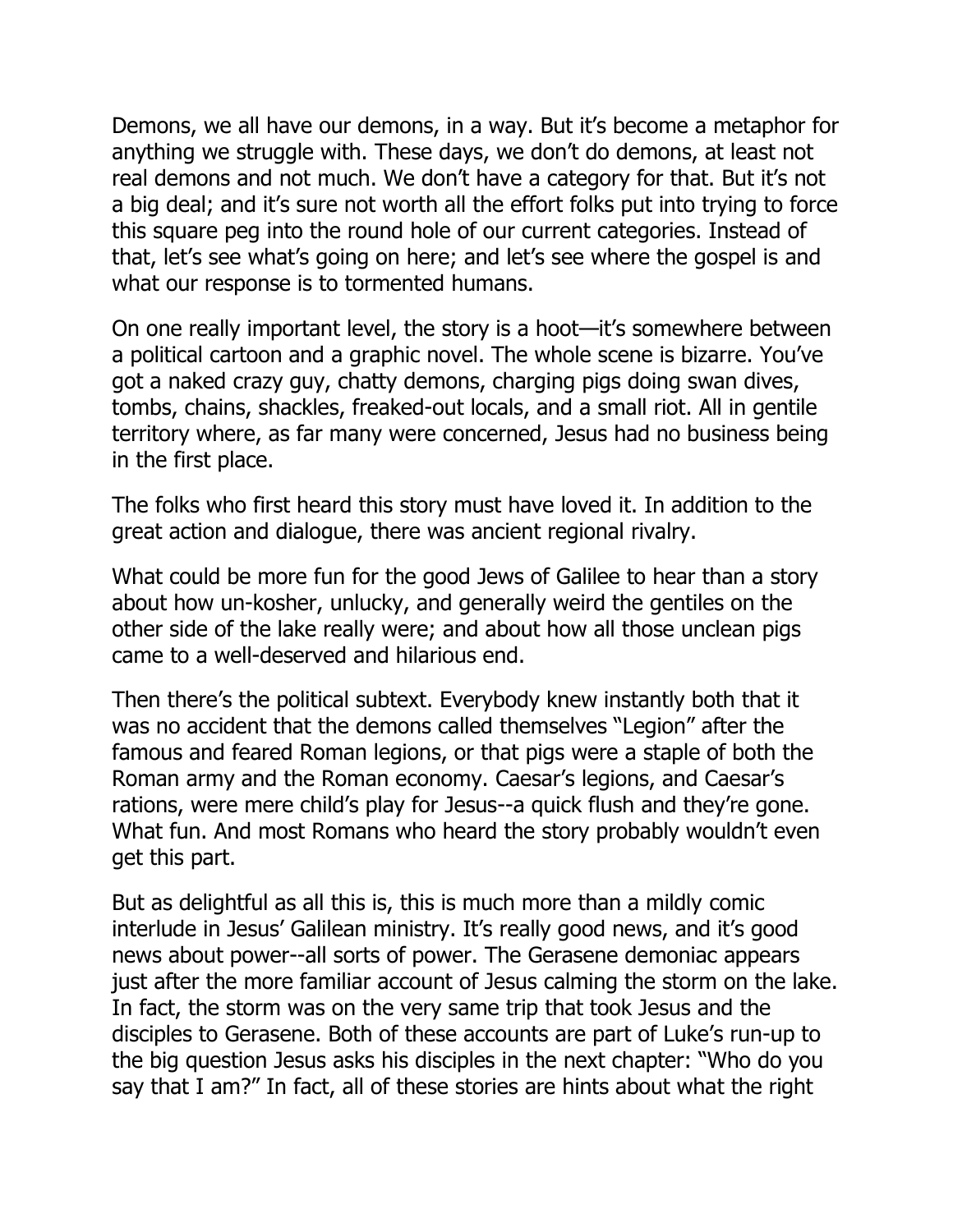answer is; so they all are not so much stories about what Jesus did, but about who he is.

And who Jesus is has to do with power and it has to do with compassion. It has to do with which, of all the powers in the universe, regardless of what categories we use to talk about them, are the strongest, which powers will have the last word. And it has to do with compassion that causes Jesus to look at those the world doesn't want to look at and helping those the world doesn't want to help. It has to do with Jesus using power and compassion to show the world who He is.

You see, there are a lot of powers out there, powers that can, and do, hurt and isolate and torment and destroy-- in all sorts of ways. The categories we use to describe them don't really matter that much. Whether we live in a world full of demons or schizophrenics, of storm-gods or indifferent natural laws, of illness or of possession--regardless of the categories we use, we live in a dangerous world, a frightening world, a world that seems at both first and second glance to be pretty much against us. We live in a world that doesn't seem to care about us or our pain. We know this all too well.

And the story of the Gerasene demoniac, like the story of the calming of the sea, like so many of the other stories about what Jesus did, and about who Jesus is, these are ways of saying that all of those powers out there, regardless of how we name them or organize them, regardless of how real they are, and regardless of how awful they are-- none of them is ultimately powerful, none of them has or will have the last word, none of them will prevail, ultimately. In the end, when all is said and done, we are safe. And the power that Jesus brings, the power of love, the power we see most clearly on the cross, that power will prevail. And this victory is ours by gift.

At the end of the day, it doesn't matter what is lined up against us. Look, the Gerasene demoniac had more to worry about than his demons. He was also a pariah, cut off from family, friends, community, relationships-- from all those connections that together weave the fabric of our humanity. That isolation, that apart-ness, was also the victory of powers, perhaps powers we humans create, powers that can destroy as effectively, and as completely, as madness or storms.